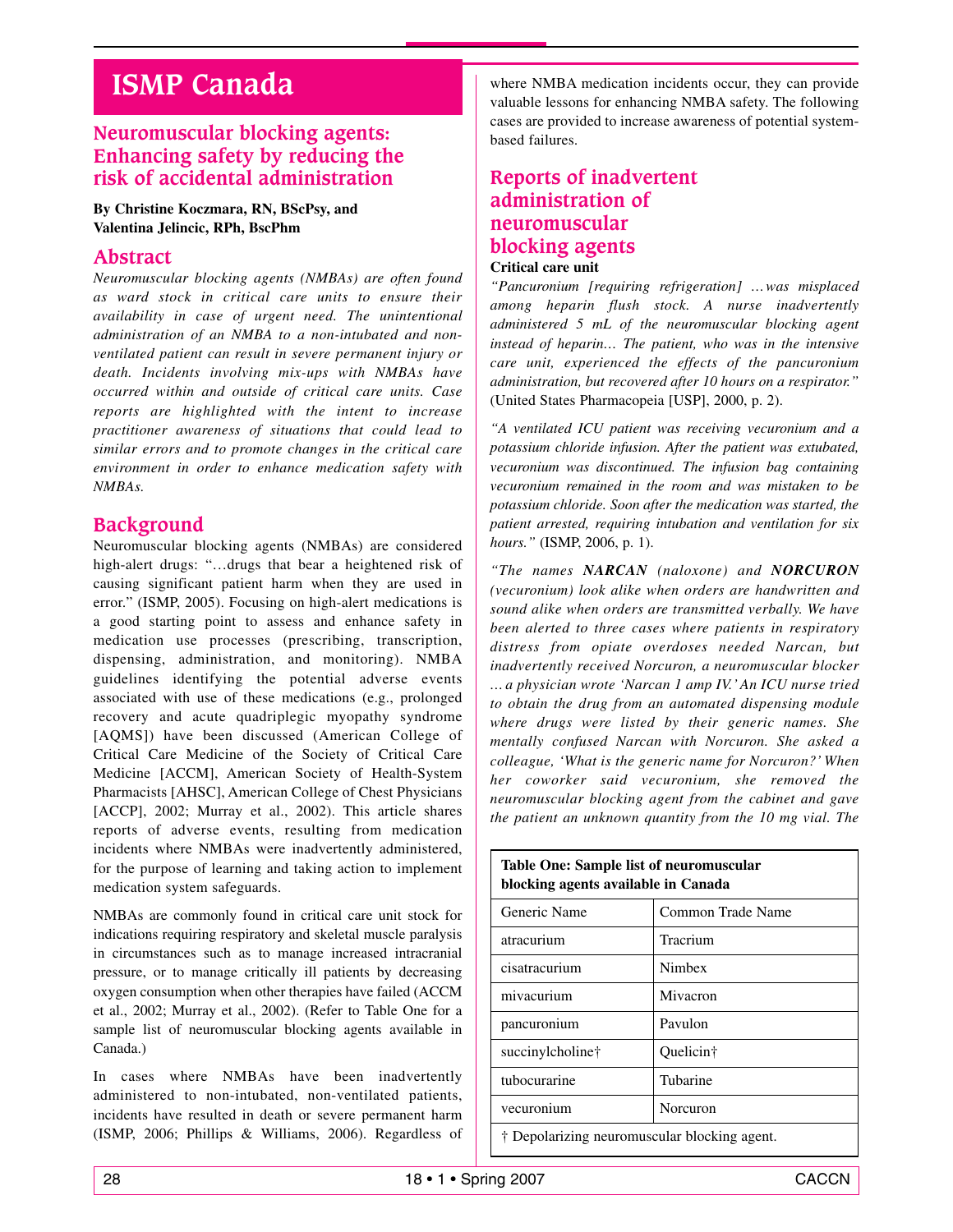*patient experienced respiratory and cardiac arrest, but was resuscitated, placed on mechanical ventilation, and transferred to ICU."* (ISMP, 1998, p. 1).

#### **Operating room**

*"… respiratory compromise suddenly developed in a patient undergoing a minor surgical procedure requiring only local anesthesia and sedation. Immediate interventions included intubation and ventilatory support. The patient required ventilation for approximately 10 minutes. The anesthesiologist later surmised that… atracurium might have been administered to the patient instead of the intended midazolam… the atracurium and midazolam vials were both 10 mL in size and located adjacent to each other… Practitioners at this hospital were presumably accustomed to having the neuromuscular blocker in the smaller 5 mL vial and the midazolam in a 10 mL vial… the substitution of rocuronium (a commonly used neuromuscular blocker in a 5 mL vial) with atracurium (10 mL vial)... in the anesthesia drug cart due to a national (manufacturer) shortage [was also identified as a contributing factor]."* (ISMP Canada, 2004, p. 1).

*"… the inadvertent administration of rocuronium from an unlabelled pre-filled syringe… The intended drug was a sedative. The patient was successfully resuscitated after suffering a respiratory arrest."* (ISMP Canada, 2004, p. 1).

#### **Emergency department**

*"… in a pediatric emergency department (ED) where vecuronium was administered to an alert three-year-old child who was not ventilator-supported. In this case, commercially prepared, prefilled saline syringes were not available in the ED, so nurses drew up supplies of saline flush syringes from multiple-dose vials, labelling them by hand. Prior to the child's admission, vecuronium syringes had been prepared for another patient. An unused syringe of vecuronium, hand-labelled similarly to the saline syringes, somehow found its way into the saline supplies. As a result, the syringe containing vecuronium was mistakenly used to flush the child's IV line. The child became frightened and*



**Figure One: Examples of the variety of vial caps and closures of NMBAs in Canada. (Used with permission from ISMP Canada.)**

*flaccid. All respiratory efforts ceased, and he was quickly intubated and ventilated… The child was treated supportively and sustained no serious harm."* (ISMP, 1999, August 25, p.1).

*"A nurse, intending to select epoetin alpha (Procrit) from the medication refrigerator, mistakenly chose a vial of pancuronium. The nurse realized her error as she was preparing the dose and corrected her mistake. Tragically, this near miss was not reported, and a co-worker later prepared and administered an inadvertent dose of pancuronium from the same refrigerator."* (Paparella, 2004, p. 251).

*"A trauma patient was admitted to the ED for stabilization before transfer to a local trauma centre. The physician gave a verbal order for vecuronium and midazolam, and intubated the patient after the medications had been administered. He then mistakenly entered electronic orders for these medications onto an oncology patient's record. While this patient's nurse was taking a break, another ED nurse administered medications to the oncology patient without recognizing that vecuronium would paralyze the respiratory muscles. After she left the room, the patient arrested. The ED team responded, but the patient could not be resuscitated."* (ISMP, 2005, September 22, p. 2).

*"An emergency room physician treating a combative patient ordered a neuromuscular blocker (vecuronium, Norcuron®) without first assuring the patient was appropriately ventilated. The patient, who was not intubated, received the drug and developed respiratory arrest. The patient suffered an anoxic insult."* (ISMP, 1996, p. 2).

#### **General medical/surgical patient care areas**

*"…an order to 'continue same meds' upon transfer from a critical care unit has led to continued use (sometimes fatal) of neuromuscular blocking agents for restless, but extubated patients."* (ISMP, 2000, p. 1).

*"Unknown to pharmacy, an anesthesiologist had ordered trial supplies of mivacurium from a drug representative. When the product was delivered to the pharmacy, it was stocked next to look-alike bags of metronidazole. Both solutions were encased in foil wrappers. Believing metronidazole was the only product in foil wrappers in the pharmacy, a technician labelled several mivacurium bags as metronidazole… four patients received mivacurium instead of metronidazole; all experienced respiratory arrest. One patient died, another was seriously injured, and two recovered."* (ISMP, 2005, September 22, p. 2).

*"…cisatracurium infusion had been delivered by accident to a medical unit along with three bags of antibiotics. A nurse had verified that the first three bags in the stacked pile of piggybacks were the prescribed antibiotics, but she was interrupted before checking the fourth bag, which contained cisatracurium. When she returned to the medication room, the nurse glanced at the yellow label, similar to the other labels on the antibiotics, and administered the*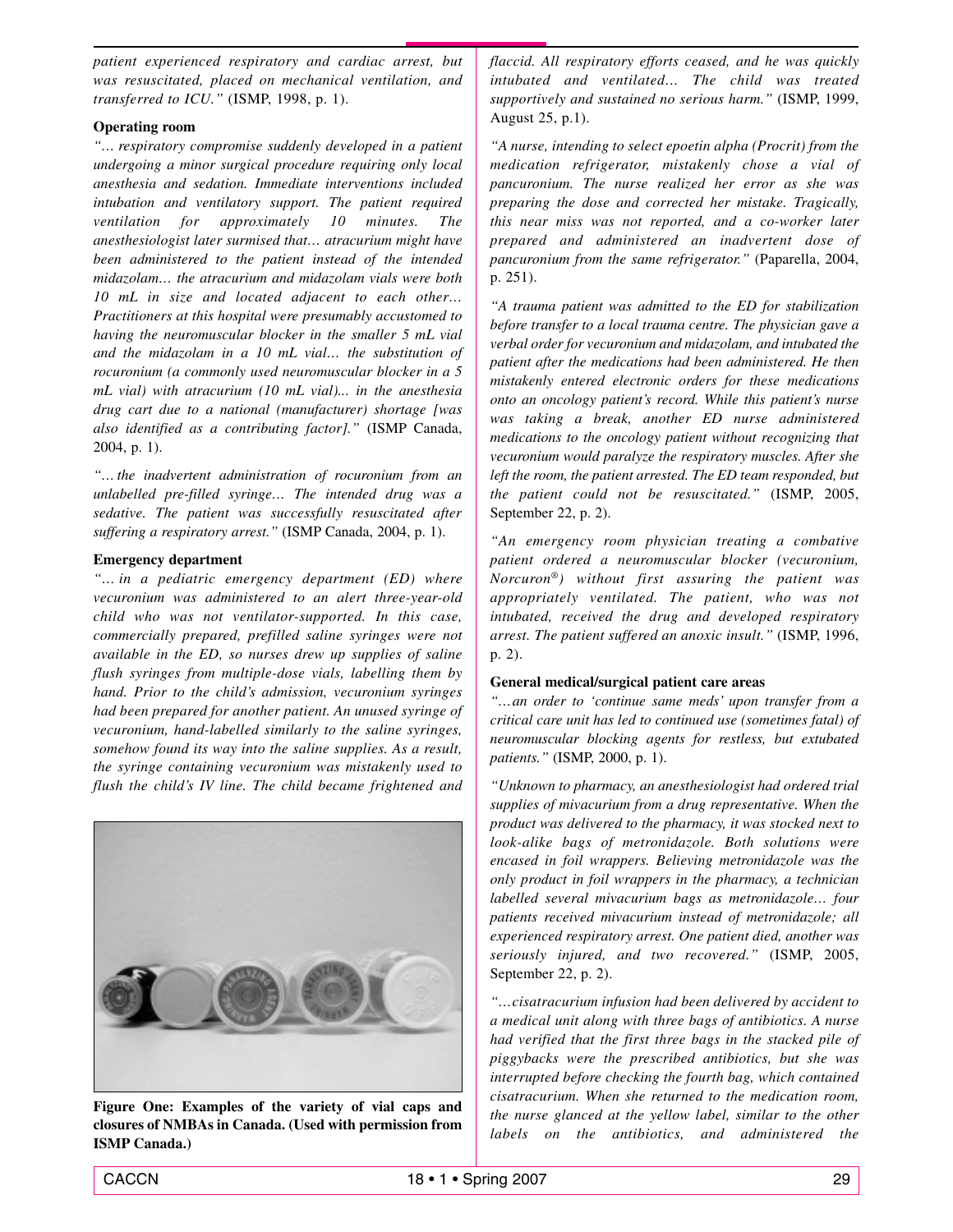*neuromuscular blocking agent, believing it was an antibiotic. The patient experienced a respiratory arrest and required ventilation for a few hours."* (ISMP, September 22, 2005, p.1).

*"Atracurium was administered subcutaneously instead of hepatitis B vaccine to seven infants. The infants developed respiratory distress within 30 minutes. Five infants recovered, one sustained permanent injury, and another died. Neuromuscular blocking agents had never been available as floor stock in the nursery. For convenience, an anesthesiologist from a nearby OR had placed the vial of atracurium in the unit refrigerator near vaccine vials of similar appearance."* (ISMP, 2005, September 22, p. 2).

# **Contributing factors**

Multiple contributing factors often underlie medication incidents with NMBAs (i.e., inadvertent administration). For example, confirmation bias can cause a health care professional to read a label or select a drug product and "see" what they expect to see, rather than what is actually selected. Lack of differentiation between NMBAs and other medications (refer to Figure One), look-alike packaging and labelling, and unexpected changes to labelling or packaging (e.g., in cases of drug shortage or when a product is purchased from an alternate manufacturer) can contribute to confirmation bias and predispose to human error.

ISMP Canada, as part of the Canadian Medication Incident Reporting and Prevention System (CMIRPS), has been involved in a national collaboration with multiple stakeholders to identify and promote improvements to the packaging and labelling of medications to better distinguish them (ISMP Canada, 2005, October 30). NMBAs were identified as an important starting point. Agreement regarding the ideal features for packaging and labelling of neuromuscular blocking agents, some of which have already been implemented in the United States, are summarized in Table Two. Some of the participating Canadian manufacturers already have select features incorporated into their labelling and others are evaluating the feasibility of incorporating some or all of these (ISMP Canada, 2006).

Distinctive packaging and labelling are key safety features, but are only part of the solution. Contributing factors to the occurrence of NMBA medication incidents can also include: storage and access to these drugs outside of specialty areas, lack of an independent double check by a pharmacist prior to dispensing, not segregating NMBA storage (in patient care areas as well as in pharmacy), miscommunication, lack of readily available information at point of care, lack of practitioner knowledge, failure to discontinue/remove NMBAs from patient rooms or from medication administration records before patient transfer from critical care, and look-alike/sound-alike medication names.

## **Prevention strategies**

Medication systems and processes need to be continuously assessed and enhanced in order to reduce error potential. Some examples of safety recommendations and prevention strategies to promote safer use of NMBAs are outlined below. It may be helpful to consider the *Hierarchy of Effectiveness* when developing and implementing safety solutions, where the most effective have been identified as those "…highleverage error prevention tools that are designed to fix the system, not just people, whenever possible." (ISMP, 1999, June 2, p. 1).

## **Restrict access**

Restrict floor stock of NMBAs to critical care, the operating room and the emergency department, where patients can be mechanically ventilated and monitored (Cohen, 2007; ISMP, 1999; ISMP, 2005; ISMP, 2006; ISMP Canada, 2005, April; Paparella, 2004; Phillips & Williams, 2006).

#### **Segregate storage**

Segregate NMBAs from all other medications in all areas they are stored (Cohen, 2007; ISMP, 1999; ISMP, 2005; ISMP, 2006; ISMP Canada, 2005; Paparella, 2004; Phillips & Williams, 2006).

If *intubation kits* or *anesthesia kits* containing NMBAs must be kept in areas outside of the operating room, seal the kits to restrict access until the time of intubation (Phillips & Williams, 2006).

Remove NMBAs from a patient's room as soon as they are discontinued, and dispose of them promptly. Do not return unopened vials to stock. Return vials to pharmacy immediately or place them into a return bin that is sequestered (Cohen, 2007; ISMP, 1999; ISMP, 2005; ISMP, 2006; ISMP Canada, 2002; Paparella, 2004).

#### **Apply warning labels**

Have pharmacy:

• affix clearly visible warning labels, such as "Warning: Paralyzing Agent – Causes Respiratory Arrest", on each vial, syringe, admixed intravenous (IV) bag, and storage box

#### **Table Two: Ideal features of neuromuscular blocking agent labelling and packaging include (ISMP Canada, 2006):**

Red cap with white lettering: "Paralyzing agent" or "Warning: Paralyzing Agent"

Red ferrule with white lettering: "Paralyzing agent"

Red lettering on the product label: "Paralyzing agent" or "Warning: Paralyzing Agent

Peel-off label, using the colour scheme and content information recognized by the ASA/CAS recommended standards, for application to a prepared syringe  $(ASA =$ American Society of Anesthesiologists [www.asahq.org]; CAS = Canadian Anesthesiologists' Society [www.cas.ca])

Space on the product label for bar-code application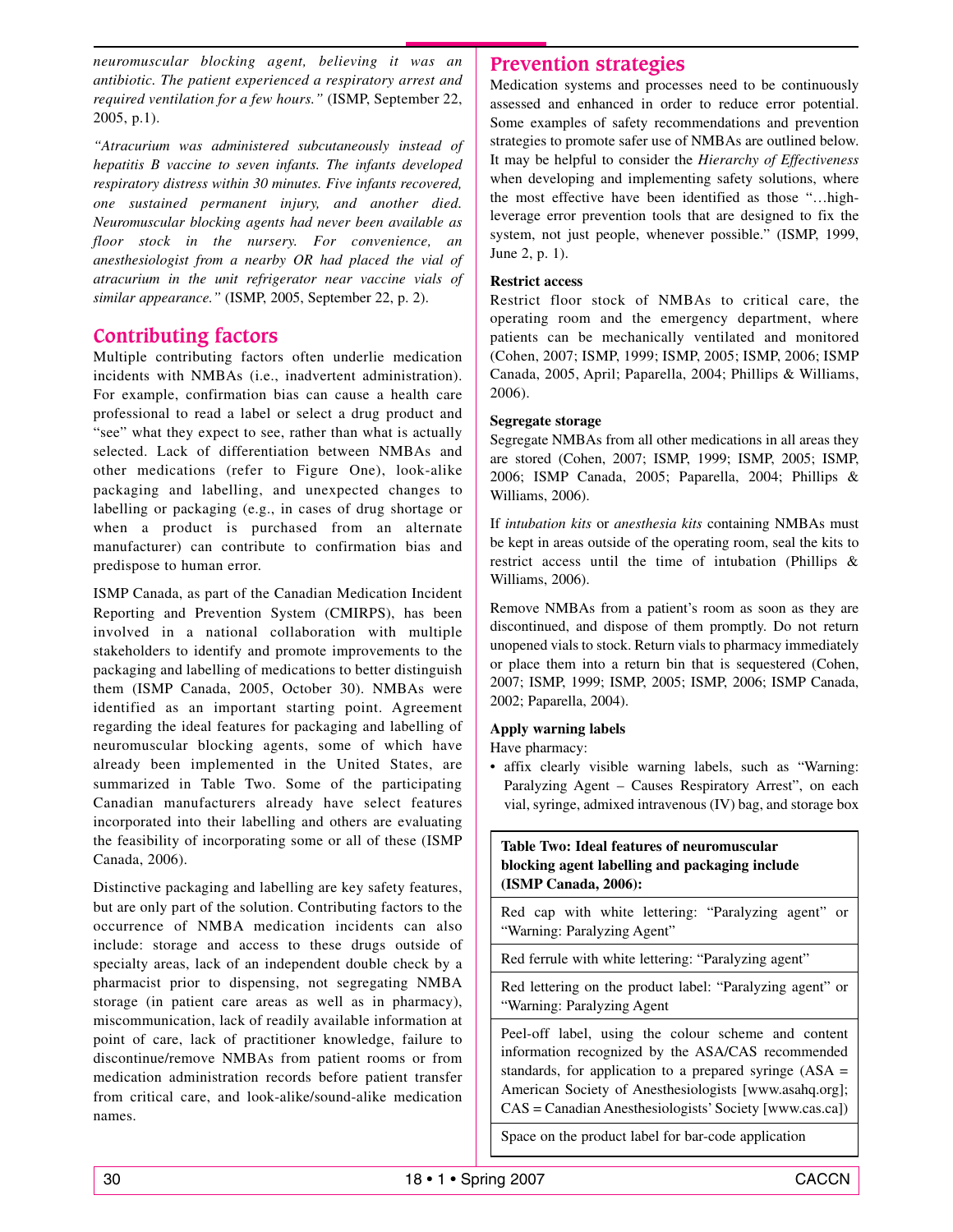of NMBAs (including those stocked in pharmacy) (Cohen, 2007; ISMP, 1996; ISMP, 1999; ISMP, 2005; ISMP, 2006; ISMP Canada, 2002; ISMP Canada, 2005). Ensure that the labels are placed without obscuring important information (Cohen, 2007).

- communicate changes in manufacturer, packaging, and labelling to frontline staff (e.g., where a product shortage requires a medication substitute or a change in supplier) (ISMP Canada, 2004; ISMP Canada, 2005).
- consider including preprinted drug name labels and warning labels where NMBAs are stored, for use by practitioners who administer NMBAs (ISMP Canada, 2004).

#### **Computerize and automate**

Work towards implementing computerization of the medication use process at the point of care (e.g., bar-coding, computerized physician order entry [CPOE]) in an effort to automate manual independent double check processes (ISMP, 1999; ISMP, 2005; ISMP, 2006).

Work to implement or optimize built-in clinical alerts. For example, an on-screen pop-up box that states "Ensure patient is intubated and ventilated" whenever an NMBA is selected for removal from an automated dispensing cabinet (Cohen, 2007; ISMP, 2006; Paparella, 2004).

Use single-item access drawers for storage of NMBAs in an automated dispensing cabinet (Paparella, 2004; Phillips & Williams, 2006).

#### **Standardize prescribing**

Establish and use standard order sets (preprinted, computerized) for NMBAs to prevent misinterpretation of handwritten orders. Include the need for full ventilation support during and after administration and a protocol stipulating automatic discontinuation of NMBAs after extubation or on removal of full ventilator support (e.g., patient is now required to trigger the ventilator) (Cohen, 2007; ISMP, 2005; ISMP, 2006).

NMBAs should never be referred to as "muscle relaxants" (Cohen, 2007; Phillips & Williams, 2006).

Do not accept orders such as "Resume the same medications" upon discharge from critical care (Cohen, 2007; ISMP, 2005; ISMP, 2006).

Do not accept indications such as "prn for agitation" (Cohen, 2007; ISMP, 2005; ISMP, 2006; Phillips & Williams, 2006).

#### **Educate and inform**

Share this article to increase staff awareness of medication incidents that have occurred with NMBAs, including the need to:

- label medication syringes, even when only one product is to be administered (ISMP Canada, 2004); and
- report medication incidents, near misses, and potentially hazardous conditions to prompt medication safety improvements.